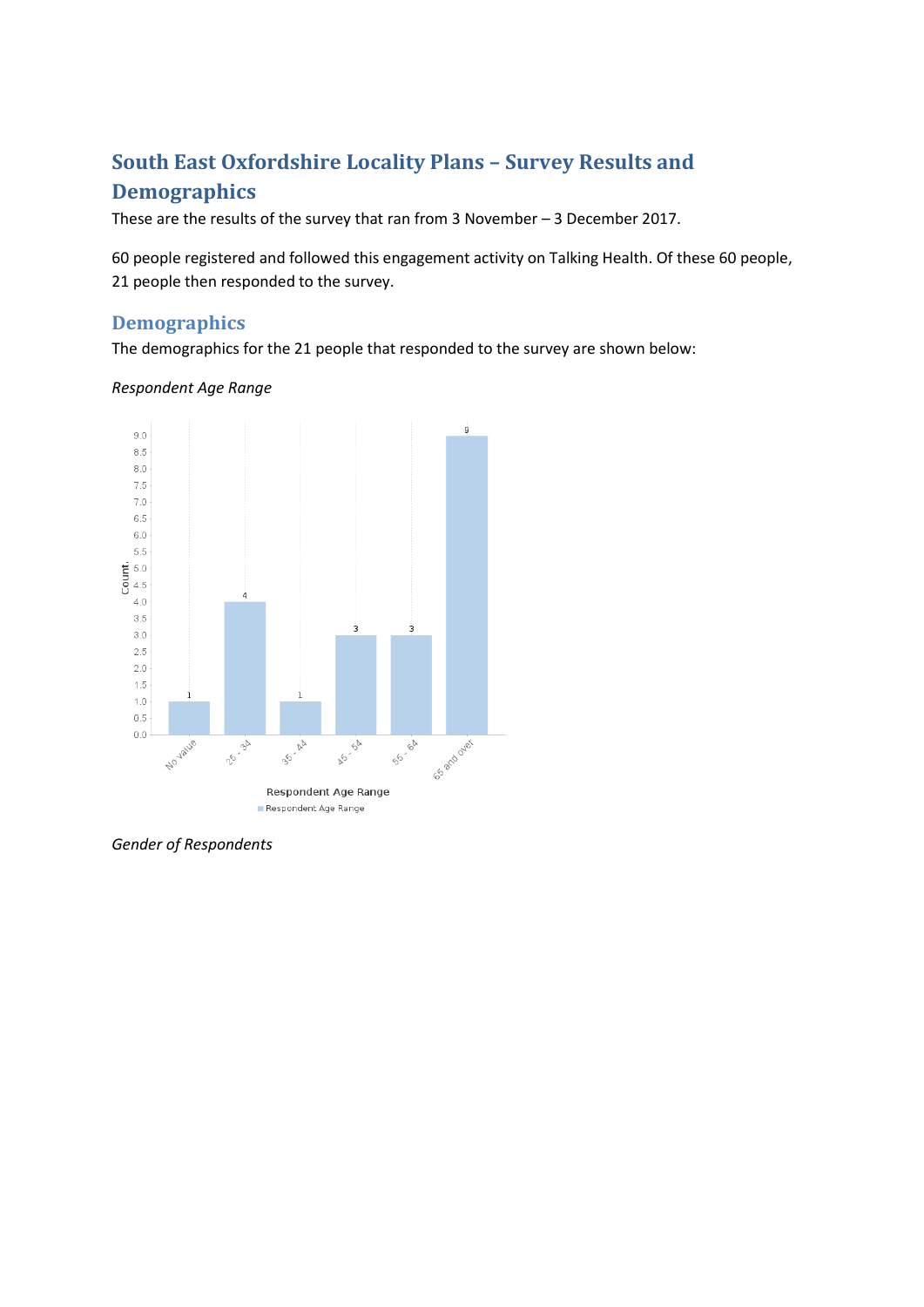

● Female ● Male





Disability status of respondents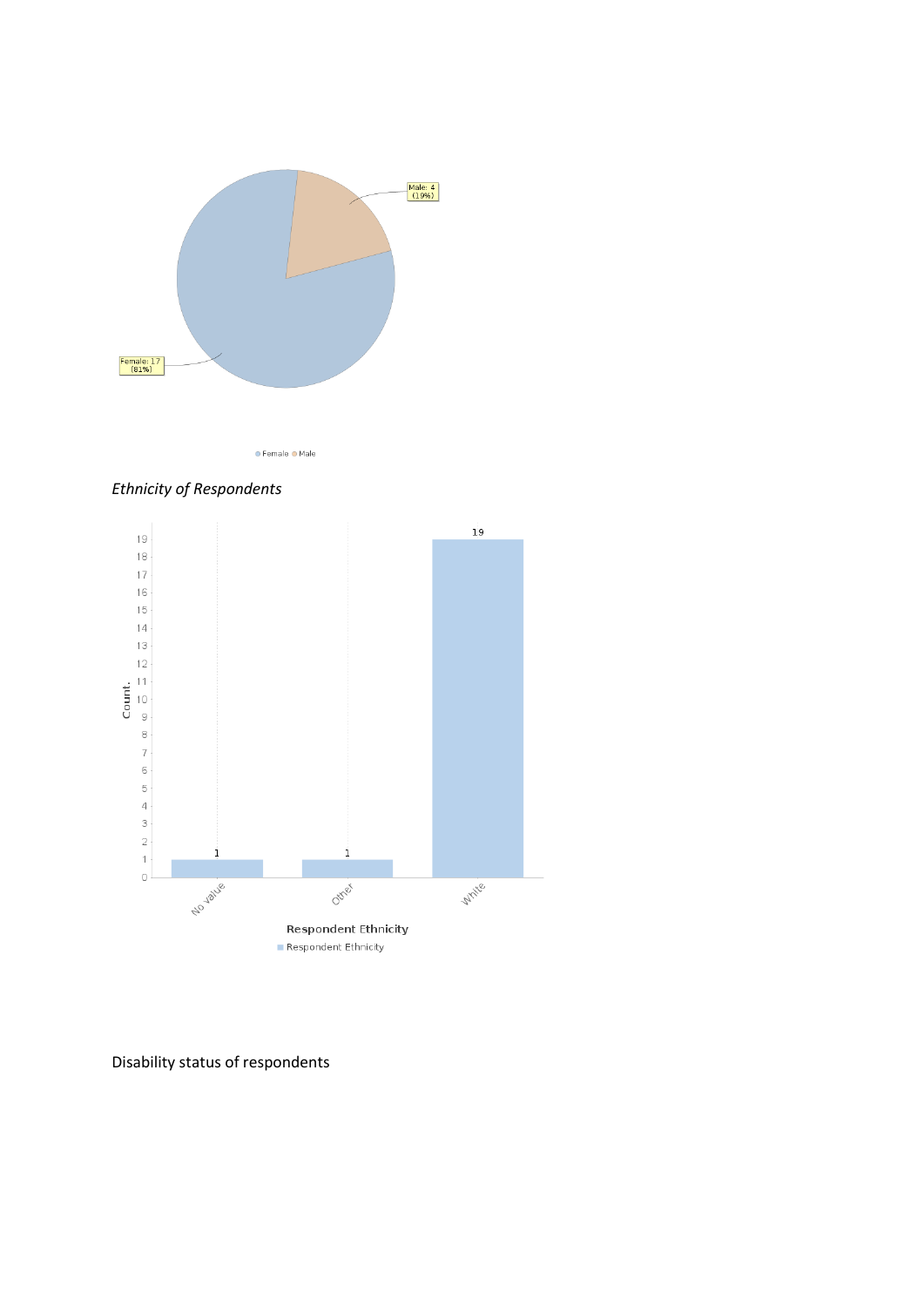

## **Survey Results**

21 people responded to this questionnaire. The map below shows where the responses came from.

Map of respondents - South East Oxon Locality

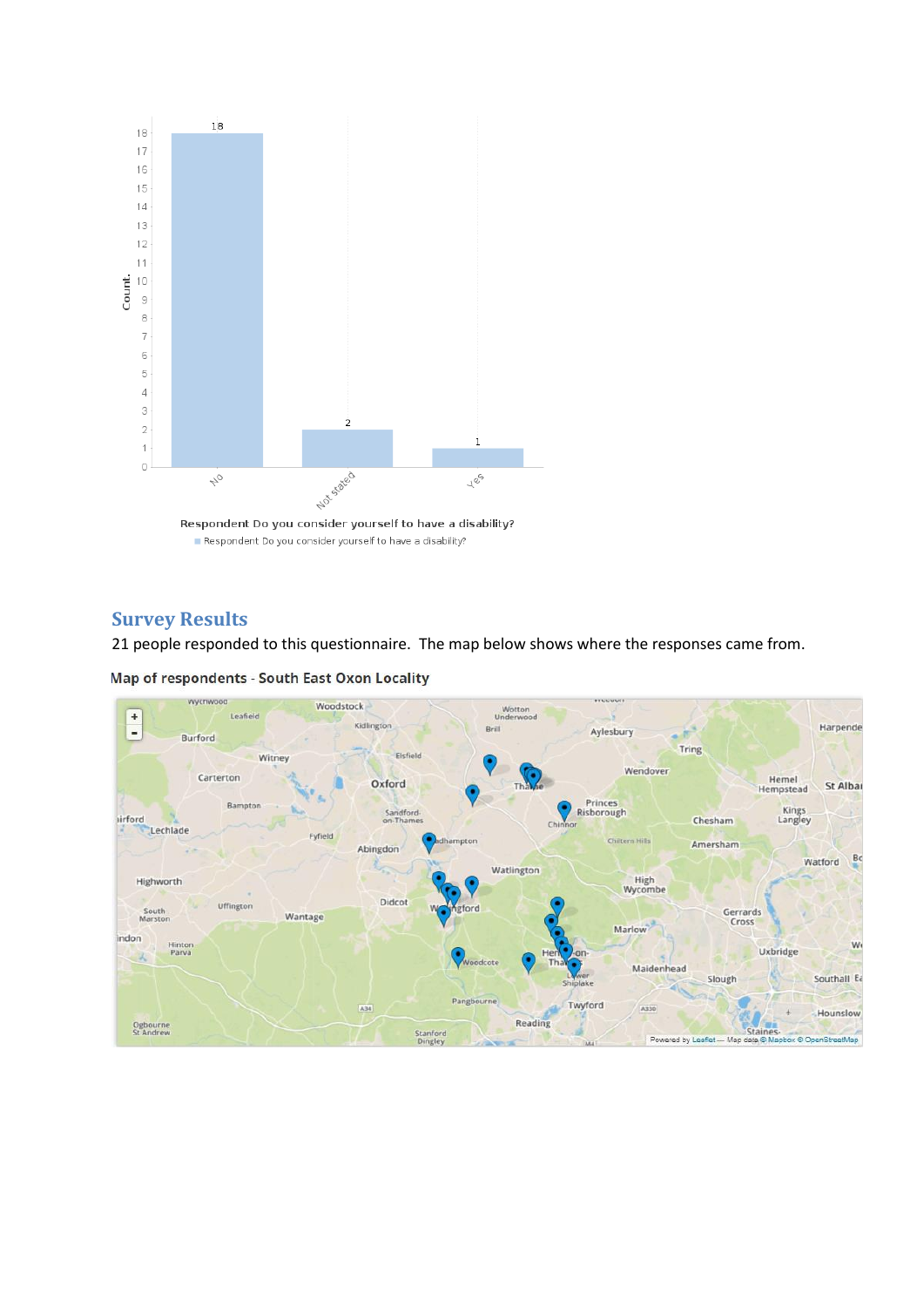#### **1. To what extent do you agree or disagree with the ideas/suggestions below:**

Twenty two people responded to this question and agreed with all the ideas/suggestions. Only one person gave a neutral response increasing preventative and self-care.

| 86% (19) |
|----------|
| 14% (3)  |
| $0%$ (0) |
| $0%$ (0) |
| $0%$ (0) |
|          |

#### Detailed breakdown for 'Sustainable primary care'

#### Detailed breakdown for 'Care for the ageing population'

| <b>Strongly Agree</b>    | 64% (14)  |
|--------------------------|-----------|
| Agree                    | 36% (8)   |
| Neutral                  | $0\%$ (0) |
| <b>Disagree</b>          | $0\%$ (0) |
| <b>Strongly Disagree</b> | $0%$ (0)  |

#### Detailed breakdown for 'Increase preventative and self-care'

| <b>Strongly Agree</b>    | 73% (16)  |
|--------------------------|-----------|
| Agree                    | 23% (5)   |
| Neutral                  | 5% (1)    |
| <b>Disagree</b>          | $0\%$ (0) |
| <b>Strongly Disagree</b> | 0% (0)    |

**2. Please could you tell us if you agree or disagree with our approach on how to do this?** Twenty two people responded to this question and in general they agreed with the approaches highlighted.

Detailed breakdown for 'Continue to retain GP trainees and support GP practice mergers where requested.'

| <b>Strongly Agree</b>    | 68% (15) |
|--------------------------|----------|
| Agree                    | 18% (4)  |
| Neutral                  | 9% (2)   |
| <b>Disagree</b>          | 5% (1)   |
| <b>Strongly Disagree</b> | 0% (0)   |

Detailed breakdown for 'Expansion of ambulatory care for frail / elderly people which means patients are assessed, diagnosed, treated and go home the same day, without being admitted into hospital overnight.'

| <b>Strongly Agree</b>    | 62% (13)  |
|--------------------------|-----------|
| Agree                    | 29% (6)   |
| Neutral                  | 5% (1)    |
| <b>Disagree</b>          | 5% (1)    |
| <b>Strongly Disagree</b> | $0\%$ (0) |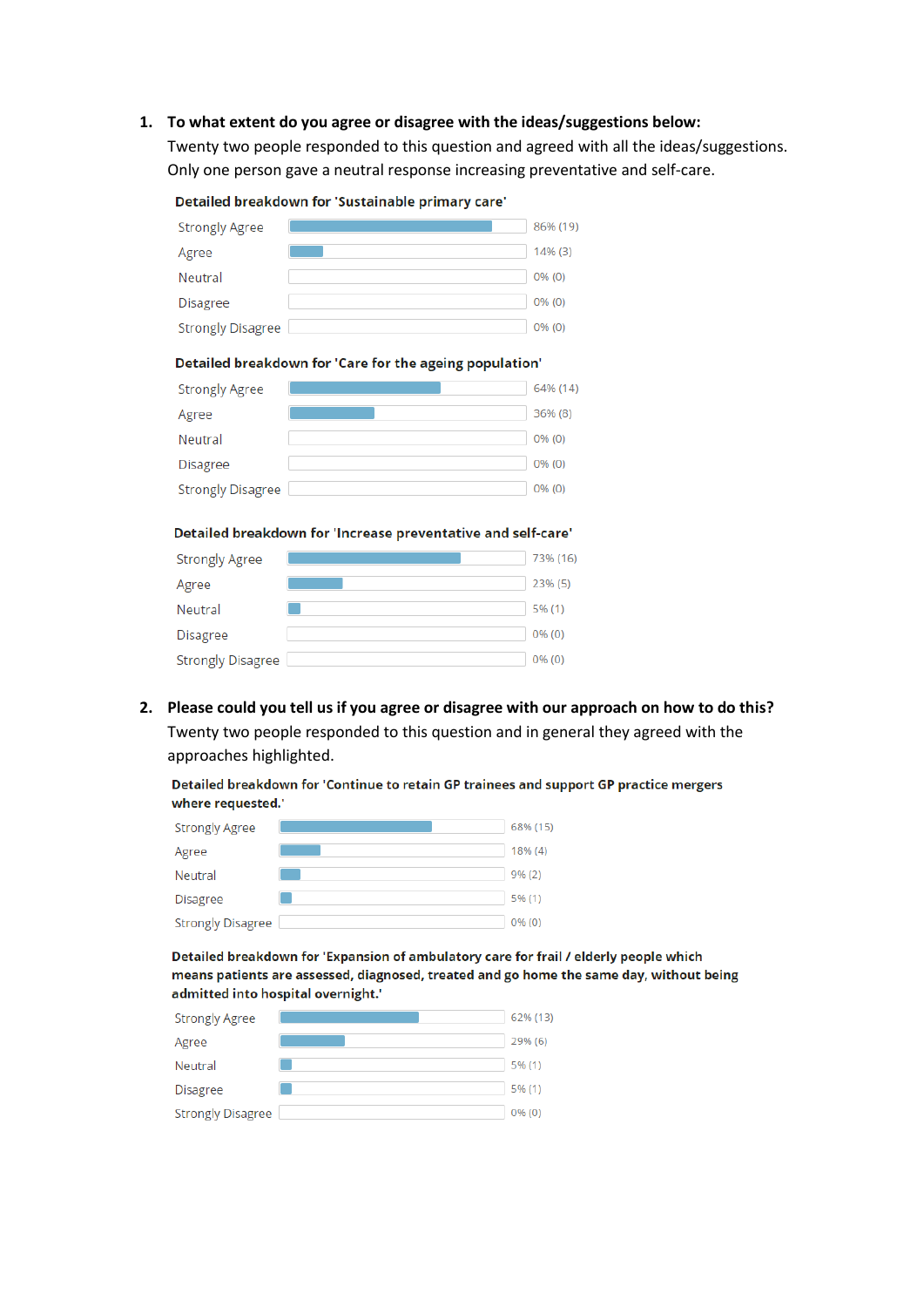Detailed breakdown for 'Expansion of ambulatory care for frail / elderly people which means patients are assessed, diagnosed, treated and go home the same day, without being admitted into hospital overnight.'

| <b>Strongly Agree</b>    | 63% (12) |
|--------------------------|----------|
| Agree                    | 26% (5)  |
| Neutral                  | 5% (1)   |
| Disagree                 | 5% (1)   |
| <b>Strongly Disagree</b> | 0% (0)   |

Detailed breakdown for 'Expansion of care home initiative where specially contracted GPs provide a regular pro-active weekly review of patients in care homes and respond to any emerging concerns.'

| <b>Strongly Agree</b>    | 59% (13) |
|--------------------------|----------|
| Agree                    | 32% (7)  |
| Neutral                  | 9% (2)   |
| <b>Disagree</b>          | $0%$ (0) |
| <b>Strongly Disagree</b> | $0%$ (0) |

#### Detailed breakdown for 'Integration of mental health services with other healthcare services."

| <b>Strongly Agree</b>    | 50% (11) |
|--------------------------|----------|
| Agree                    | 36% (8)  |
| Neutral                  | 0% (0)   |
| <b>Disagree</b>          | 9% (2)   |
| <b>Strongly Disagree</b> | 5% (1)   |

## **3. What do you like / works well at your GP Practice?**

20 people responded to this question. The key points raised related to:

- Same day telephone consultations
- Engagement from the practice/GPs in the PPG
- Staff are friendly and welcoming
- Good range of nurse based services
- DIY blood pressure checks in the waiting room

*Same day appointments. Knowledgable staff, continuity of care.*

### **4. What could be improved at your GP Practice?**

20 people responded to this question. The key themes raised were:

- Staff training/empathy
- Privacy
- Better layout of Reception
- Website and communications
- Parking
- Routine appointments take longer to get
- Waiting times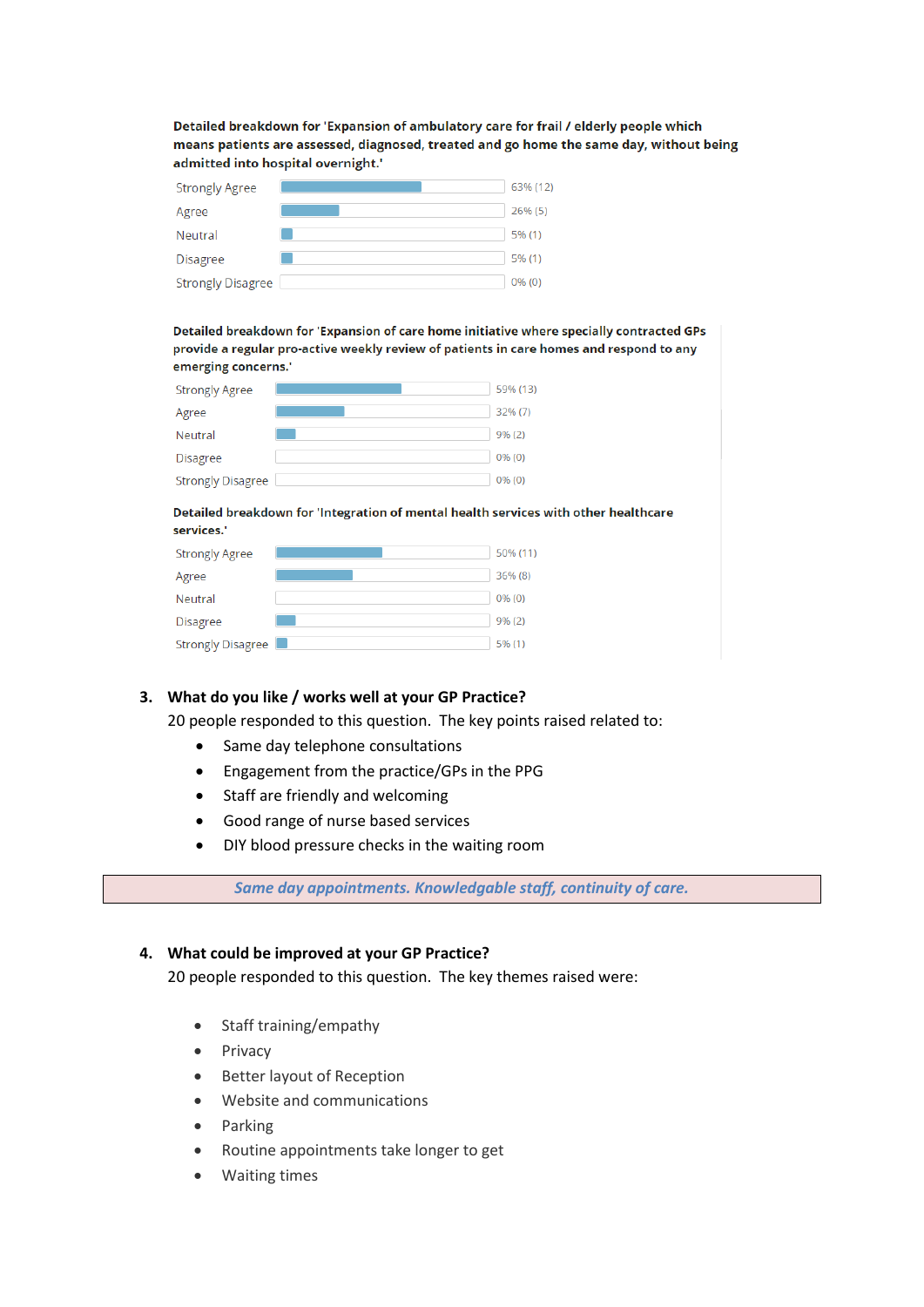- Access to appointments on the weekend
- Social Care provision

*It should be easier for GPs to be able to find local care for frail patients and for patients leaving hospital, but not yet ready to return to their own homes. here in Thame there is frequent problem of Oxfordshire Medical Care and Bucks Social Services. This can waste a lot of GP's time.*

## **5. Do you have any suggestions for how services could work/be improved?**

17 people answered this question. The key themes raised were:

- Increase capacity to meet demand/population growth
- Improve communication
- Consider different approaches/models for caring for the elderly
- More local care
- Better use of technology
- Expand the role of the community hospital

*Would be good to be able to email a specific GP about on-going matters, as this might save them time - they could respond when convenient.*

*So far as the care of the elderly is concerned, perhaps the trust could contract a number of GPs/nurses/social workers etc to work in a specialised service caring for the elderly, especially people living in residential care. These people could work together to provide people with appropriate care focusing on independence and quality of life. Palliative care could also be included in this provision. So essentially an extension of the existing care home initiative. Expansion of ambulatory care for the elderly is a great idea but only if the resources are available to stop people needing to be re-admitted and to ensure that they get appropriate aftercare.*

*Better communication with patients verbal, via website, email, twitter etc.*

**6. If there is anything else that you would like to tell us about primary care services in South East Oxfordshire, please do so.**

10 people responded to this question. The points raised were:

- Improve patient education
- Access to minor injury units from rural areas is difficult
- Need to address the lack of funding in the NHS

*Many just want to go, see a doctor, and leave. Many others would like more guided information about their condition and where to find more advice, or patient groups.*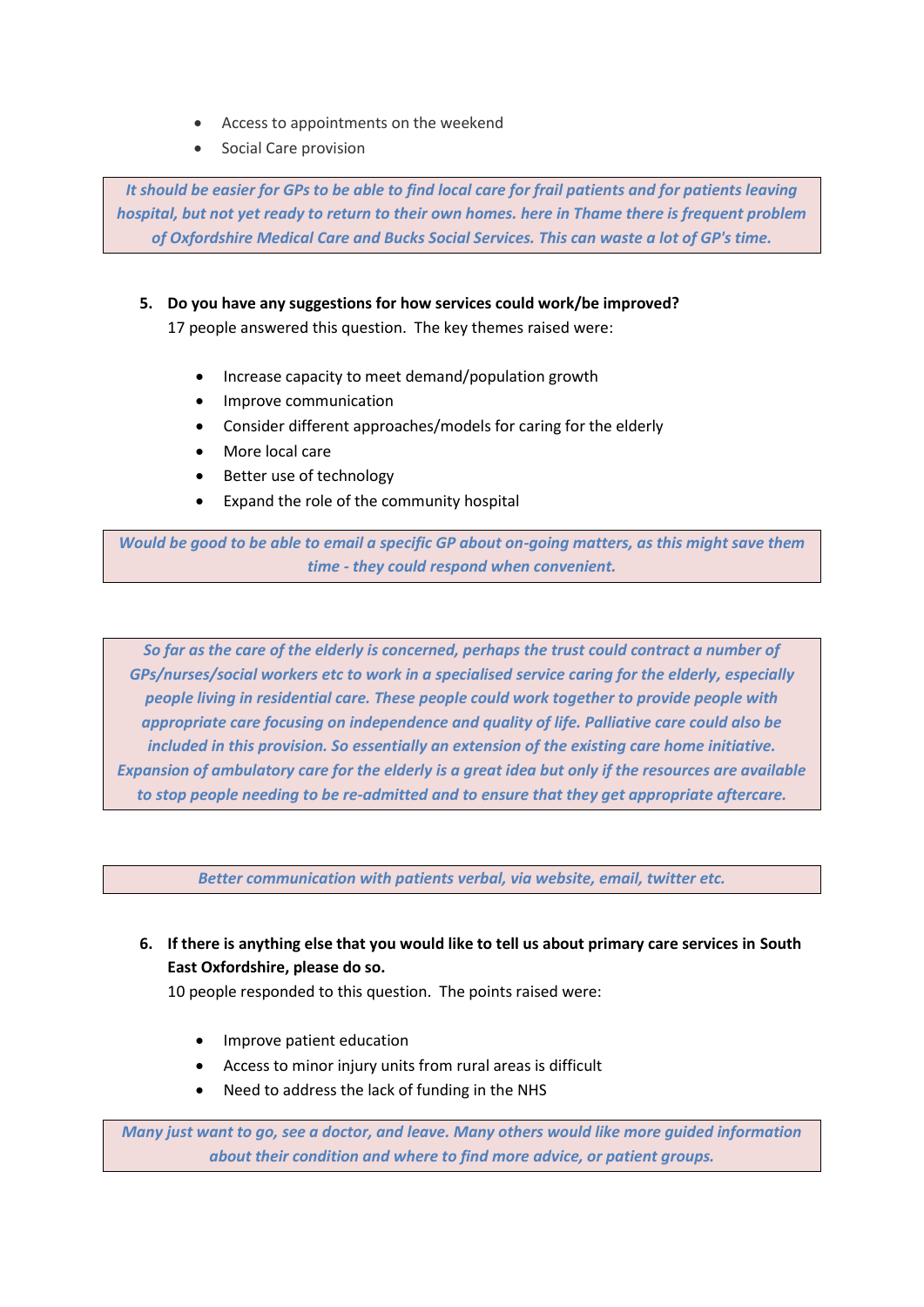Following this survey, the draft plan for South East Oxfordshire was published incorporating the feedback above, and was made available for further comment between 4 December 2017 and the 17 December 2017.

Whilst we have summarised the themes below, the detailed feedback will be shared with the colleagues working directly on these plans over the forthcoming months. It is important to note that these are working plans, so ideas and points raised through this engagement process will be explored further as part of our ongoing work and engagement with local communities.

Thirteen people gave further feedback and the analysis of their responses is shown below.

## 1. **We would like your view on the priorities in the plan (pages 18 - 31) – have we got them right?**

13 people responded to this question and agreed with the priorities but raised the following points/concerns:

- More emphasis on self-care and prevention
- No clear actions identified in the plan
- Access
- Continuity of care

*It is important for patients who are disabled or feeling quite seriously ill to be able to gain access to a parking place close to the surgery.*

## **2. Do you agree with the expansion or introduction of new services within the community to meet the challenges we face?**

12 people responded to this question and agreed but raised the following points/concerns:

- Integration of services
- Infrastructure is missing lack of transport

*The integration of health and social care provisions is vital.*

## **3. Are there any gaps in our Plan? What do you think we have missed?**

13 people responded to this question and raised the following points/concerns:

- Encourage patients to self-care purchase their own equipment (blood pressure monitors)
- Establish an independent service to manage care homes
- No mention of Thame in the plans
- Access impact parking and lack of public transport
- Lack of staff
- Charge for 'Do not attend' appointments
- Remove free prescriptions for non-chronic conditions